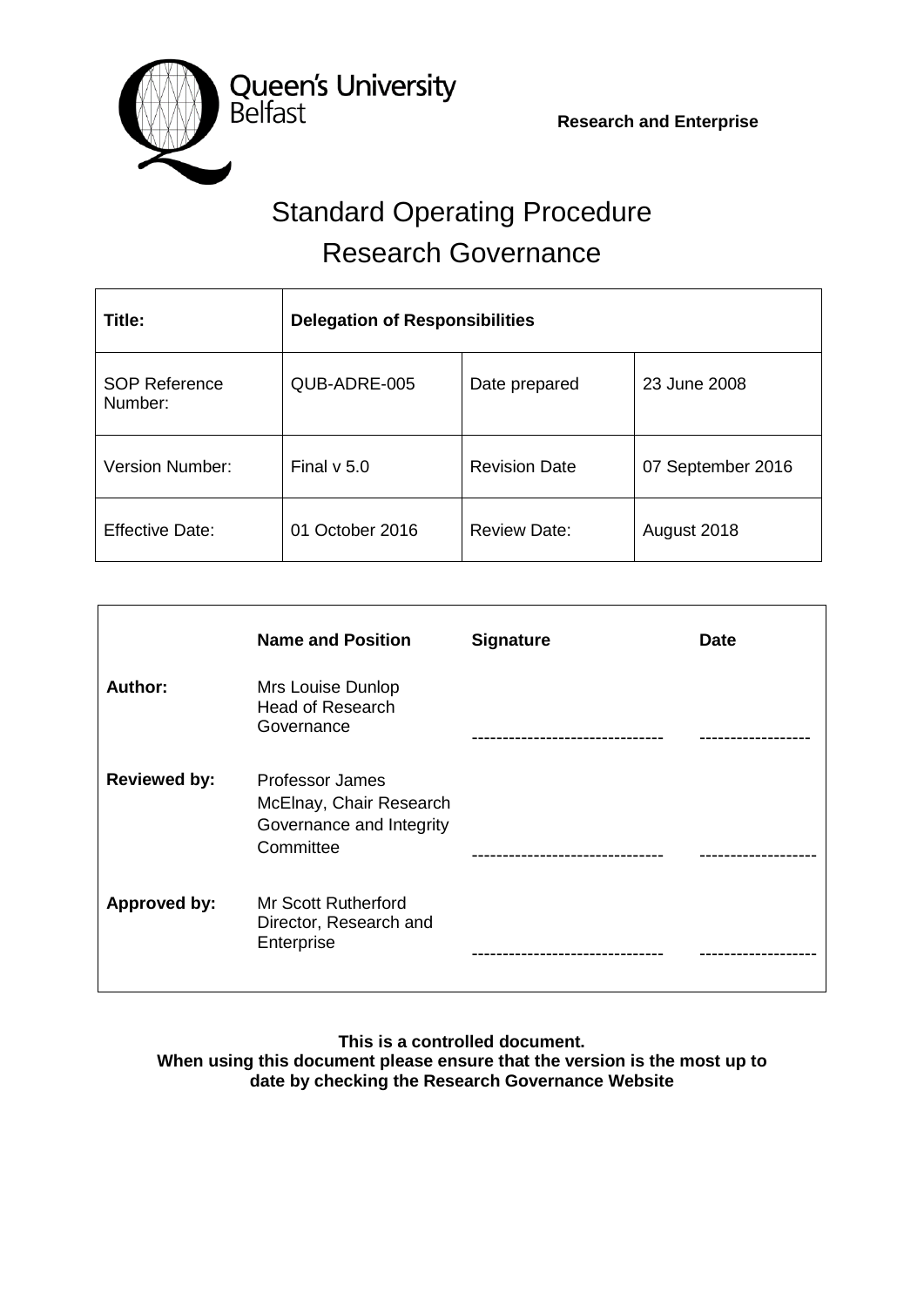# **Do Not Copy**

# Revision Log

| <b>Previous Version</b> | Date of             | Reason for                                                          | <b>New Version Number</b> |
|-------------------------|---------------------|---------------------------------------------------------------------|---------------------------|
| number                  | Review/Modification | Review/Modification                                                 |                           |
| Final $v$ 1.0           | 10/11/09            | <b>Annual Review</b>                                                | Draft $v$ 2.0             |
| Draft $v$ 2.0           | 10/11/10            | Annual Review/<br>Update following<br><b>MHRA GCP</b><br>Inspection | Final $v$ 2.0             |
| Final $v$ 2.0           | 17/8/2012           | <b>Periodic Review</b>                                              | Final $v$ 3.0             |
| Final $v$ 3.0           | 21/10/14            | <b>Periodic Review</b>                                              | Final $v$ 4.0             |
| Final $v$ 4.0           | 07/09/2016          | <b>Periodic Review</b>                                              | Final $v$ 5.0             |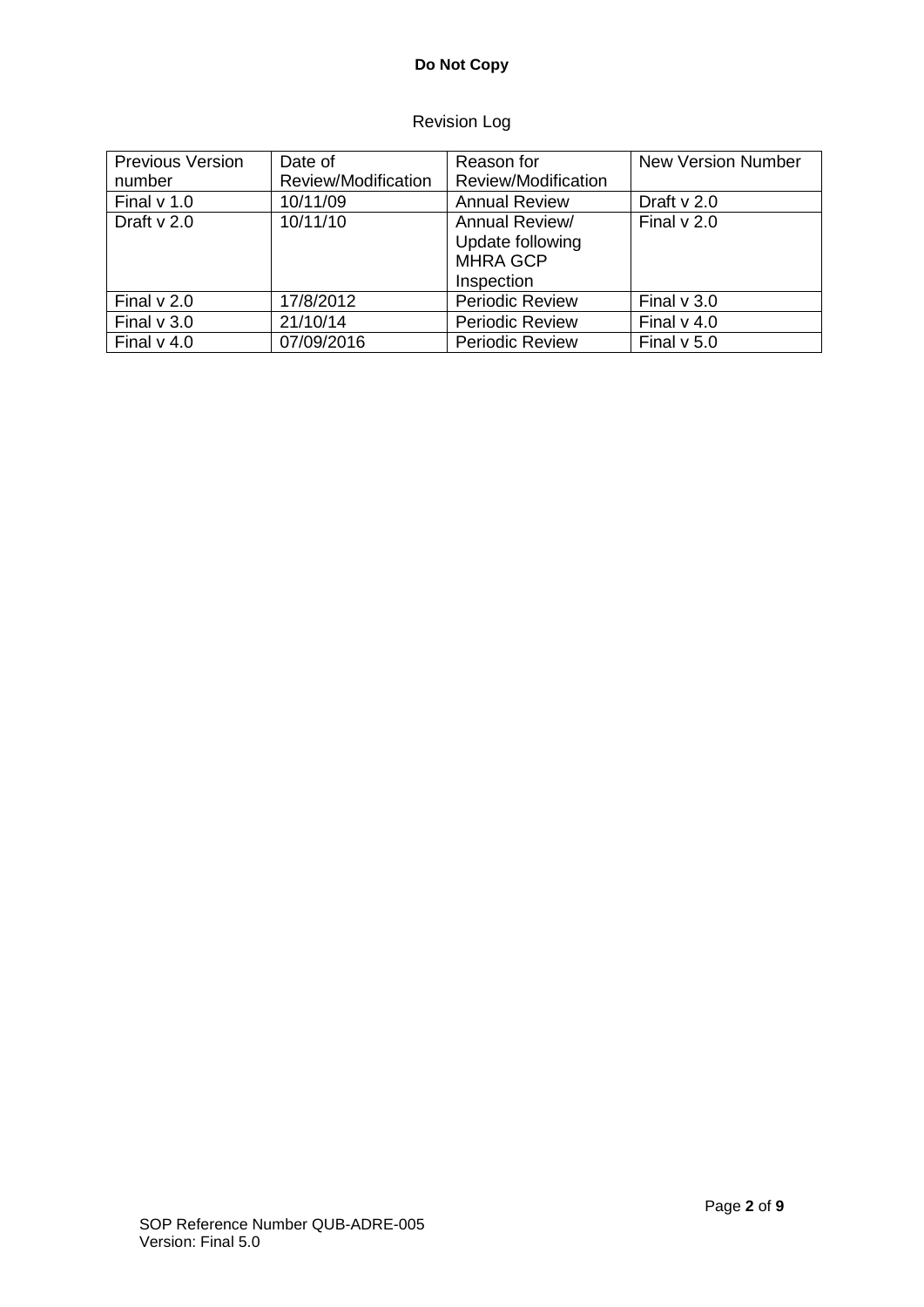#### **1. Purpose**

This Standard Operating Procedure (SOP) describes how responsibility and accountability can be delegated among members of the research team.

#### **2. Introduction**

To ensure the smooth and accurate conduct of research studies, appropriately qualified personnel are required. This may include staff directly involved in the conduct of the research (e.g. Chief Investigator, co-investigators, research staff) and those staff who may be associated with, but not directly involved in the research trial (e.g. clinicians, pharmacists, laboratory staff).

For a study to run safely it is essential that all staff involved are aware of the anticipated extent of their involvement and the limits to their authority.

#### **3. Scope**

This SOP applies to all studies where the University is acting in the capacity of Sponsor, or Co-Sponsor. It applies to all members of University staff; both academic and support staff as defined by Statute 1, including honorary staff, and students who are conducting research within or on behalf of the University.

#### **4. Responsibilities**

#### **4.1 Chief Investigator**

Each study will have a Chief Investigator (CI), who has overall responsibility for:

- The welfare of research participants;
- Conduct of the study in compliance with the protocol;
- Obtaining the necessary approvals and continued communication with approval/regulatory bodies (i.e. the Sponsor, Ethics, MHRA, Trust, Funding source);
- Informed consent:
- Safety Reporting;
- Where applicable, the administration and management storage of investigational product as appropriate;
- Accurate and timely completion of trial data;
- Archiving.

Additionally the CI must ensure that the study is logged onto the Insurance Database and that the correct level of risk is designated to the proposed research. The risk levels are detailed in the following table.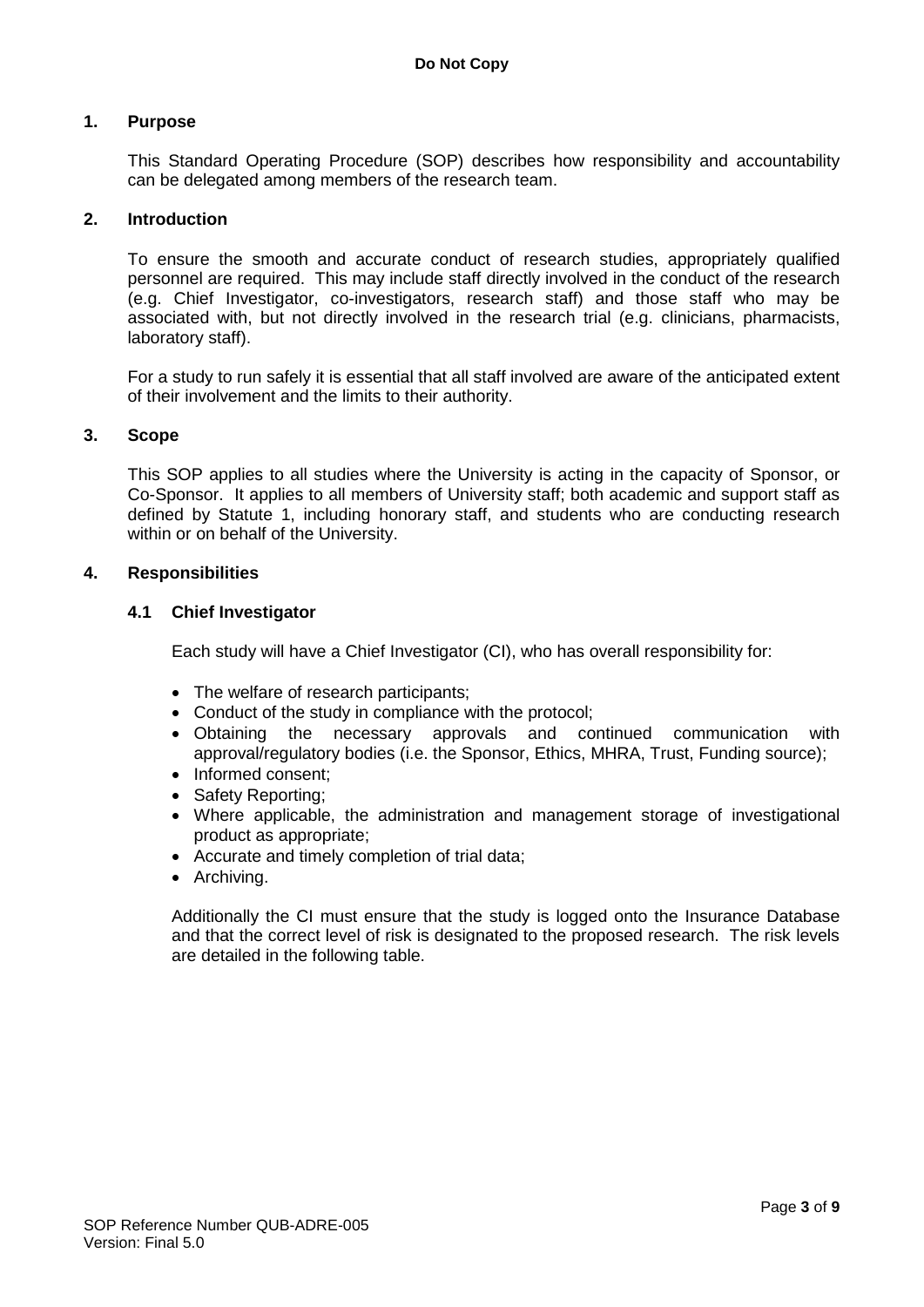| <b>Risk</b> | Descriptor                                                                                                                                                                                                                                                                                                                                                                                              |
|-------------|---------------------------------------------------------------------------------------------------------------------------------------------------------------------------------------------------------------------------------------------------------------------------------------------------------------------------------------------------------------------------------------------------------|
| Level 1     | Those projects which although involving human subjects are in no way<br>associated with a medicinal purpose or do not involve issues such as<br>alcohol and illicit drug use or higher risk sexual behaviour. Level 1<br>projects essentially involve research into, for example, behaviour,<br>attitudes, rights and education issues. These projects do not include an<br>intervention <sup>1</sup> . |
| Level 2     | Those projects that have more relevance to healthcare and include, for<br>example, survey work on access to health care or issues, such as alcohol<br>and illicit drug use or higher risk sexual behaviour. These projects do not<br>include an intervention.                                                                                                                                           |
| Level 3     | These projects essentially involve research involving collecting data<br>(including risk factor data) in human subjects and correlating this with, for<br>example, health status, and advances in diagnostics. The projects do not<br>involve altering treatment regimens or the standard of routine care that<br>these individuals receive. These projects do not include an intervention.             |
| Level 4     | These studies generally either involve an intervention which has the aim<br>of changing health status or behaviour or involve procedures that are<br>generally more invasive<br>in nature,<br>but do<br>the<br>not<br>have<br>attributes/characteristics of Level 4b studies.                                                                                                                           |
| Level 4b    | These studies involve Clinical trials of Investigational Medicinal Products<br>or clinical trials into medical devices or involve procedures which aim to<br>induce illness or other conditions (eg inflammation) in study subjects for<br>the purpose of testing the efficacy of new treatment approaches.                                                                                             |

The Insurance Database will be audited by Senior Staff at the University annually and any discrepancies will be reported back to CIs.

#### **5. Procedure**

<span id="page-3-0"></span><u>.</u>

- As part of the University's Research Governance arrangements, all researchers are aware of their research responsibilities, as outlined in the University's Regulations for Research Involving Human Participants. When the University is acting in the capacity of Sponsor with a Health and Social Care (HSC) Trust, and then the researcher is reminded of their responsibilities, under the Research Governance Framework for Health and Social Care, as necessary.
- The CI, will discuss and agree the allocation of tasks with other members of the research project, as outlined in Appendix 1.
- The allocation of tasks to appropriately qualified persons should be recorded on a Study Delegation Log (SDL), as exampled in Appendix 1. The SDL will:
	- i List the names of staff and the procedures that have been delegated to them.
	- ii Be signed and dated by the CI/PI and filed appropriately within the Trial Master File.
	- iii Be updated when new staff are recruited, but superseded versions must not be destroyed in order to provide for an audit trial.

The SDL should be reviewed at appropriate intervals to ensure that it is kept up to date.

- For projects sponsored by the University, Sponsors responsibilities will be delegated to the CI.
- For multi-centre studies the CI should specify the responsibilities delegated to a site Principal Investigator.
- Where the University is operating as a co-sponsor with another organisation (e.g. Health and Social Care Trust), signatures will be required on the co-sponsorship agreement,

<sup>1</sup> An intervention is classed as a change directly related to the study that may alter the research subject's health, physically or mentally and includes any potential to alter behaviour as a result of participation.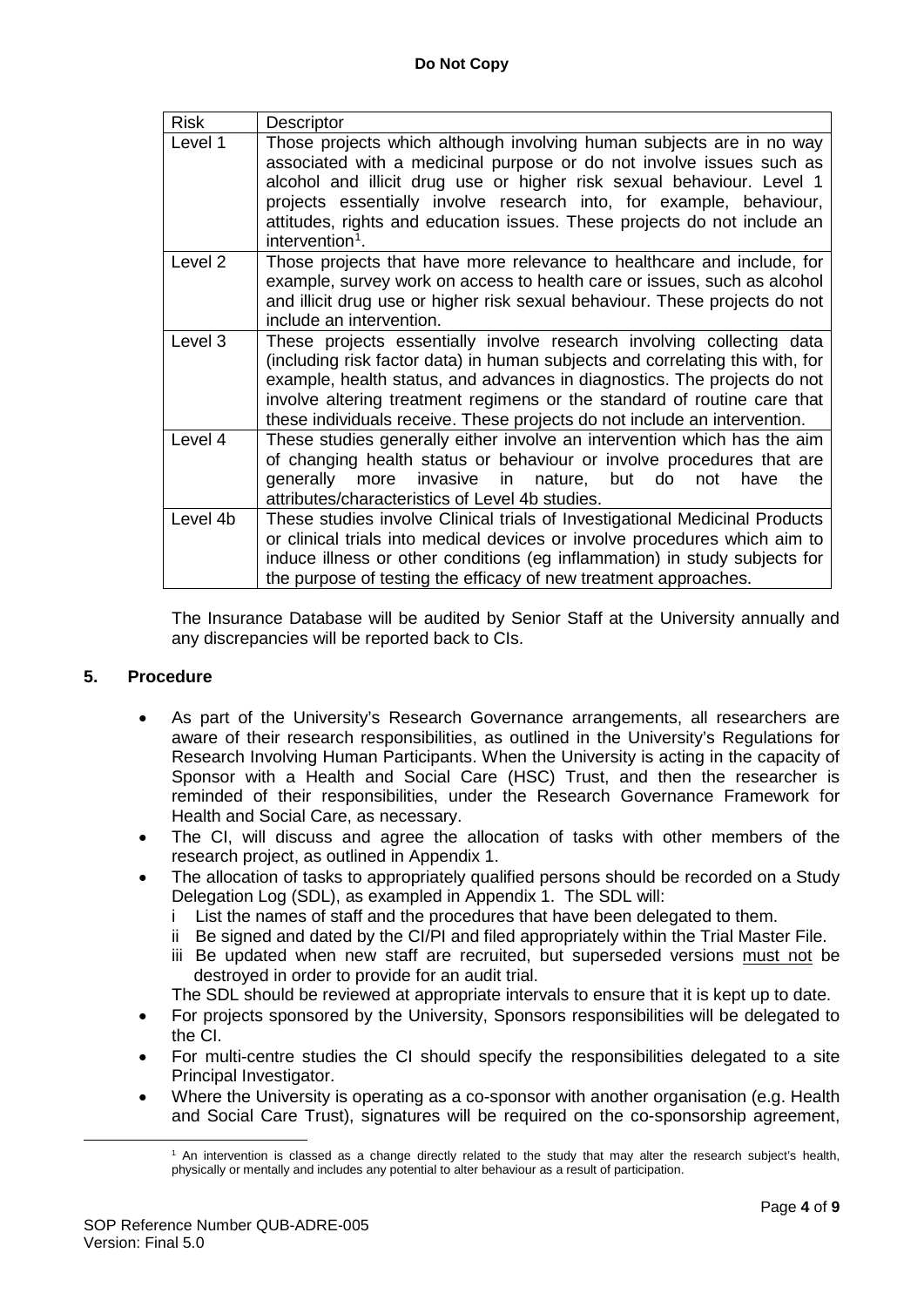attached as Appendix 2, and retained in the University's Research Governance Project File.

#### **6. References**

National Cancer Research Network, Standard Operating Procedure: Definition of Responsibilities.

Belfast Health and Social Care Trust, SOP, Delegated Responsibilities in Research Projects, September 2007.

#### **7. Appendices**

Appendix 1 - Study Delegation Log. Appendix 2 - Clinical Trial Study Sponsorship: Roles and Responsibilities.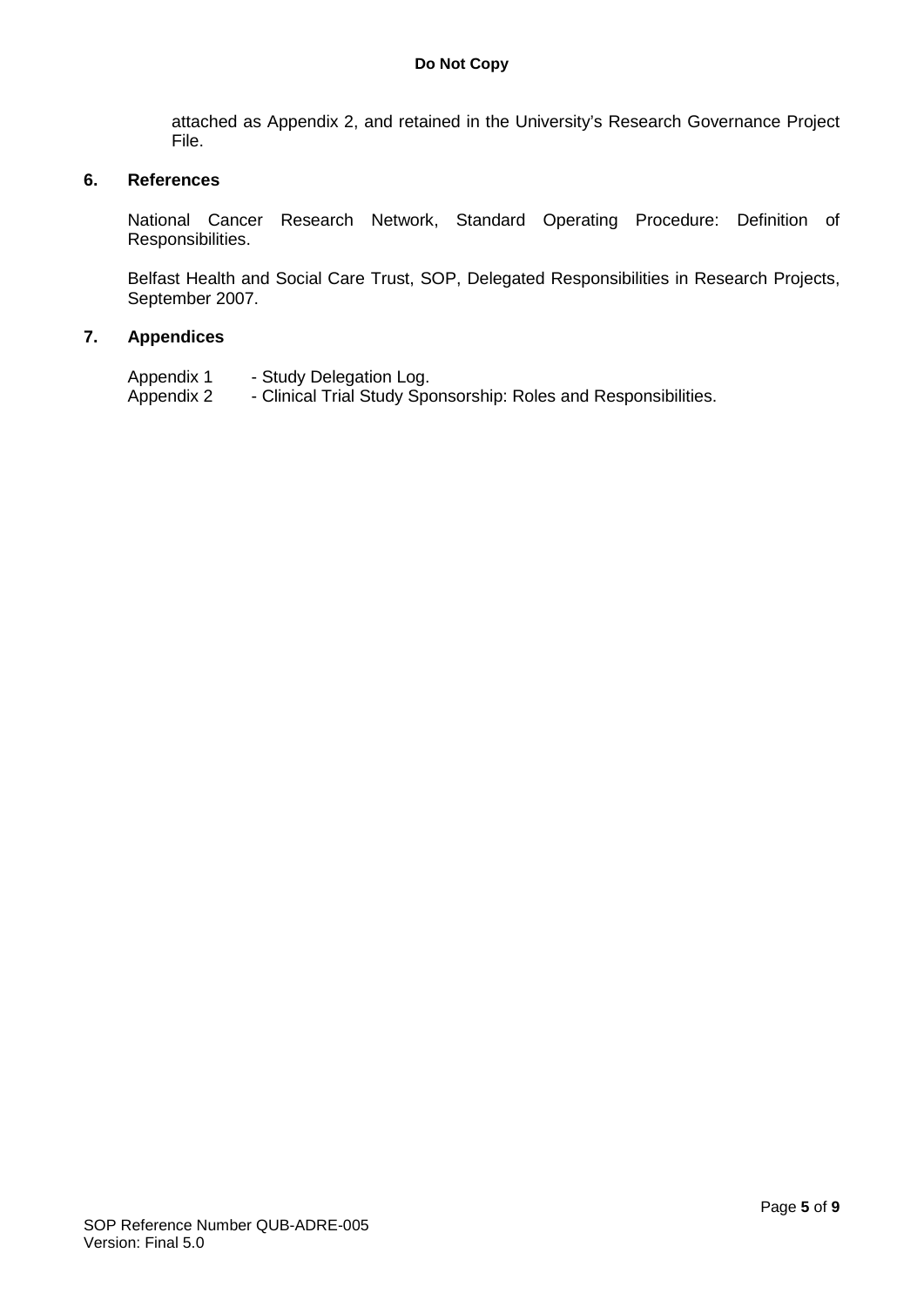**Do Not Copy**

#### QUB-ADRE-005 Appendix 1

# **Delegation and Staff Signature Log**

| <b>Study Title:</b>          | <b>Protocol No:</b> |
|------------------------------|---------------------|
| <b>Chief Investigator:</b>   | <b>EUDRACT No:</b>  |
| <b>REC Reference Number:</b> | Sponsor:            |

#### **Staff signature and site delegation of tasks**

| <b>Name</b> | <b>Initials</b> | <b>Study Role</b> | <b>Key Delegated study</b><br>$Task(s)^*$ | <b>Duration</b><br>From: | To: | <b>Signature</b> | <b>CI/PI Signature</b> |
|-------------|-----------------|-------------------|-------------------------------------------|--------------------------|-----|------------------|------------------------|
|             |                 |                   |                                           |                          |     |                  |                        |
|             |                 |                   |                                           |                          |     |                  |                        |
|             |                 |                   |                                           |                          |     |                  |                        |
|             |                 |                   |                                           |                          |     |                  |                        |

## **\*Key for list of delegated study task(s)**

| Obtain informed consent                                | 6. Drug Dispensing                | 11. Data Query Signature                             | 16. Archiving | 21. Other:     |
|--------------------------------------------------------|-----------------------------------|------------------------------------------------------|---------------|----------------|
| 2. Physical Exam/ Clinical<br>Evaluations              | 7. Drug Accountability            | 12. Resolving data queries                           | 17. Other:    | 22. Other:<br> |
| Source document entry<br>3.<br>(i.e. Medical notes)    | 8. Case Report Form<br>Completion | 13. Reviewing and<br><b>Reporting Adverse Events</b> | 18. Other:    | 23. Other:     |
| Inclusion/ Exclusion<br>4.<br>Assessment               | 9. Case Report Form<br>Signature  | <b>14 Medical Prescriptions</b>                      | 19. Other:    | 24. Other:     |
| <b>Investigational Product</b><br>5.<br>Accountability | 10. Data Query<br>Completion      | 15. Maintaining Trial<br>Master File (TMF)           | 20. Other:    |                |

\*NB: This is not an exhaustive list and will require annotating at a local level.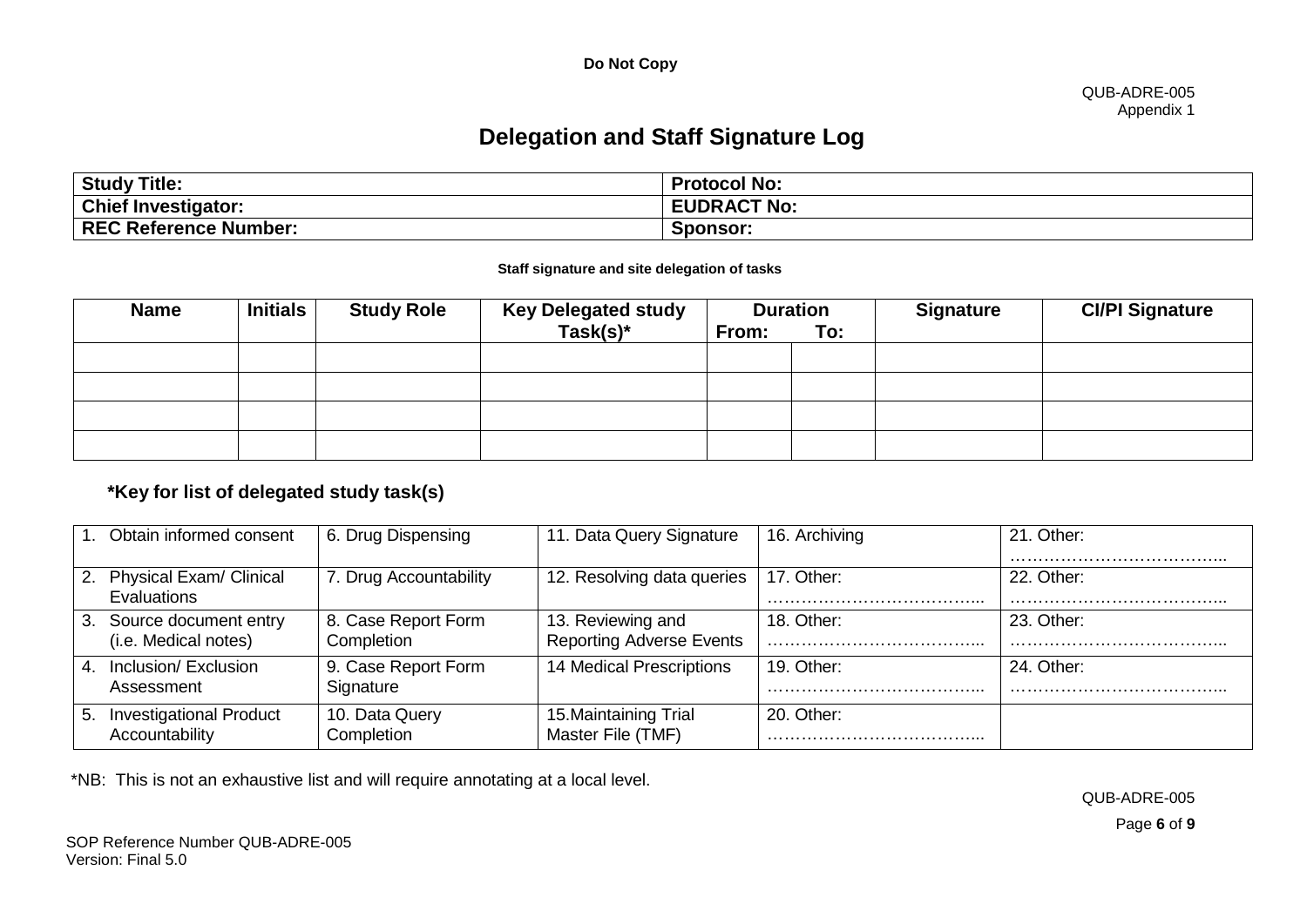#### **Sponsorship Framework**

 **Insert logo of lead sponsor**

### **Clinical Trial Study Sponsorship: Roles and Responsibilities**

 **Insert logo of Co-sponsor**

| <b>Project Details</b>        |                                                                                                 |                 |
|-------------------------------|-------------------------------------------------------------------------------------------------|-----------------|
| <b>Full Research Title:</b>   |                                                                                                 |                 |
| <b>Chief Investigator:</b>    |                                                                                                 |                 |
| <b>Lead Sponsor:</b>          | Co-sponsor:                                                                                     |                 |
| <b>Funder:</b>                | <b>Financial Management:</b>                                                                    |                 |
|                               |                                                                                                 |                 |
| Investigator(s)               | Role                                                                                            | <b>Employer</b> |
|                               |                                                                                                 |                 |
|                               |                                                                                                 |                 |
|                               |                                                                                                 |                 |
|                               |                                                                                                 |                 |
|                               |                                                                                                 |                 |
| <b>Completion notes</b><br>1. | All persons or organisations sponsoring the research are jointly responsible for the first five |                 |

| The Sponsoring organisation (s) must indicate which of the responsibilities they are going to assume in                                                                                                                           |
|-----------------------------------------------------------------------------------------------------------------------------------------------------------------------------------------------------------------------------------|
| the "Sponsor" column and identify which of those responsibilities are being delegated to the Chief                                                                                                                                |
| Investigator in the "Delegated to" column. Where responsibilities are shared equally, the lead sponsor                                                                                                                            |
| is named first.                                                                                                                                                                                                                   |
| $\mathbf{A}$ in the contract of the contract of the contract of the contract of the contract of the contract of the contract of the contract of the contract of the contract of the contract of the contract of the contract of t |

|  |  |  | 3.   A Project is not fully sponsored until the sponsor for all responsibilities has been assigned. |  |
|--|--|--|-----------------------------------------------------------------------------------------------------|--|
|--|--|--|-----------------------------------------------------------------------------------------------------|--|

|     | <b>Description</b>                                                                       |                | <b>Delegate</b> |
|-----|------------------------------------------------------------------------------------------|----------------|-----------------|
|     |                                                                                          | <b>Sponsor</b> | d to            |
|     | 1. Responsibility                                                                        |                |                 |
| 1.1 | The research respects the dignity, rights, safety and well-being of all<br>participants. | All            | All             |
| 1.2 | The work is consistent with the Research Governance Framework.                           | All            | All             |
| 1.3 | Everybody involved in the research agrees the division of<br>responsibilities.           | All            | All             |
| 1.4 | All scientific judgements are based on independent and expert<br>advice.                 | All            | All             |
| 1.5 | Assistance is provided to any enquiry, audit or investigation.                           | All            | All             |
|     | 2. Study preparation:                                                                    |                |                 |
| 2.1 | Design of the protocol and associated documents (GCP)                                    |                |                 |
| 2.2 | Ensure statistical review (GCP)                                                          |                |                 |
| 2.3 | Ensure Independent scientific review                                                     |                |                 |
| 2.4 | Design Investigators Brochure (Reg. 3)                                                   |                |                 |
| 2.5 | Annually review Investigators Brochure (Reg. 3)                                          |                |                 |
| 2.6 | Secure study funding and secure agreement between Sponsor and                            |                |                 |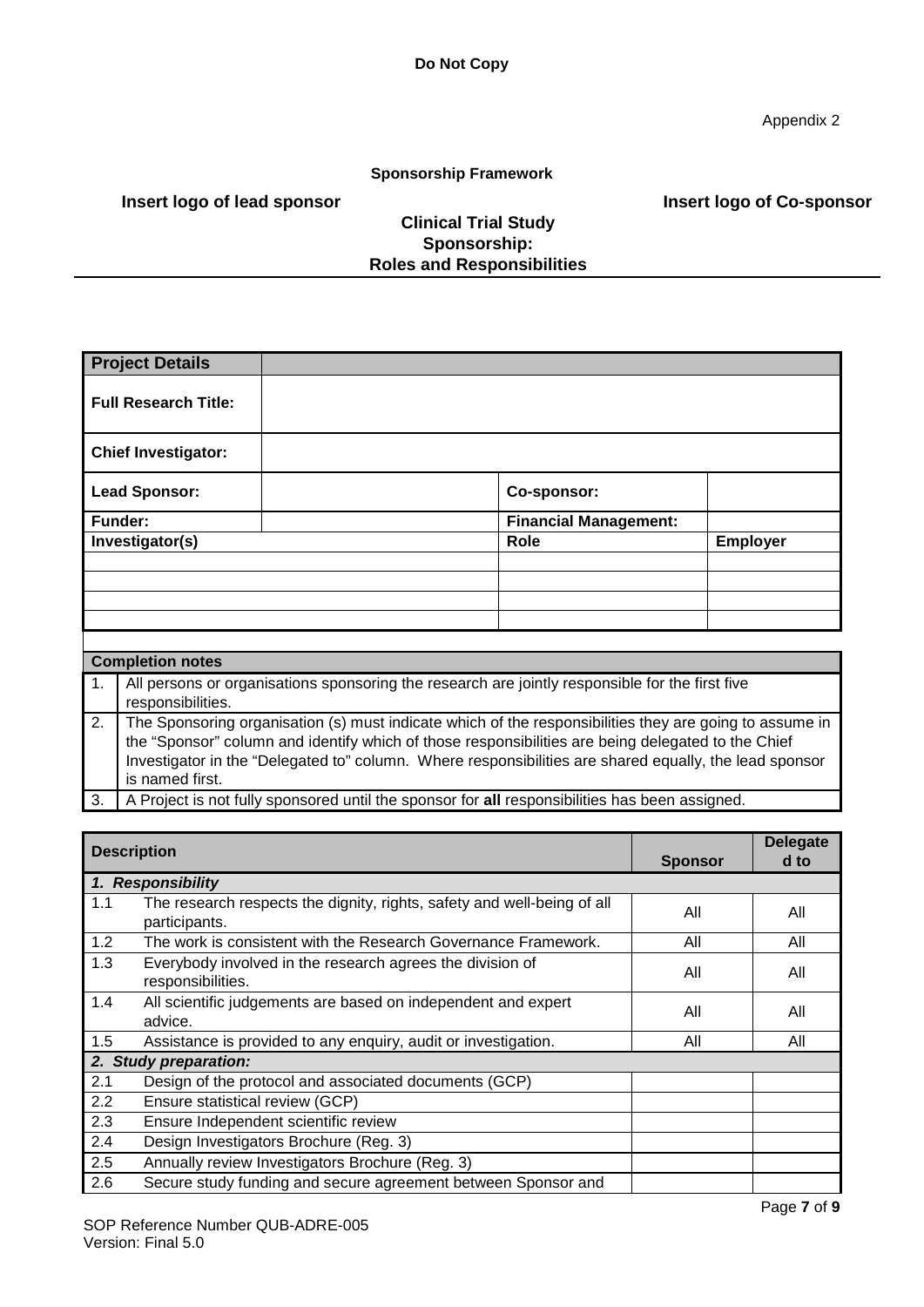|                  | Investigator/Institution were required. (GCP)                                                                                               |          |
|------------------|---------------------------------------------------------------------------------------------------------------------------------------------|----------|
| 2.7              | Researchers have the experience and expertise and access to the                                                                             |          |
|                  | resources needed for the research. (GCP)                                                                                                    |          |
| 2.8              | Identify, develop and secure third party contracts (GCP)                                                                                    | $\star$  |
| 2.9              | Ensure necessary indemnity arrangements in place (GCP)                                                                                      |          |
| 2.10             | Ensure all approvals in place and start certificate issued.                                                                                 |          |
| 2.11             | Obtain Management (NHS R&D/University Governance) approval(s)                                                                               |          |
| 2.12             | Ensure appropriate employment/honorary contracts in place for                                                                               | #        |
|                  | investigators                                                                                                                               |          |
| 2.13             | Risk assess the Trial                                                                                                                       | #        |
|                  | 3. Authorisation and ongoing Management of Clinical Trials                                                                                  |          |
| $\overline{3.1}$ | Apply for EudraCT No                                                                                                                        |          |
| 3.2              | Register study on Clinical Trial database                                                                                                   |          |
| 3.3              | Request authorisation to conduct Clinical Trial (Reg. 12)                                                                                   | $\star$  |
| 3.4              | Request permission from licensing authority for substantial                                                                                 |          |
|                  | amendment (Reg. 22)                                                                                                                         |          |
| 3.5              | Address amendments requested by the licensing authority (Reg. 23)                                                                           |          |
| 3.6              | Give notice of conclusion to licensing authority (Reg. 27)                                                                                  | #        |
| 3.7              | Notify licensing authority of serious breaches (Reg. 29a)                                                                                   |          |
|                  | 4. Ethics Committee Opinion                                                                                                                 |          |
| 4.1              |                                                                                                                                             |          |
| 4.2              | Apply to Ethics Committee for approval (Reg. 14)                                                                                            |          |
|                  | Request permission from ethics committee for substantial<br>amendment (Reg. 24)                                                             | $\star$  |
| 4.3              |                                                                                                                                             |          |
| 4.4              | Submit annual progress report (Reg. 29)                                                                                                     | #        |
|                  | Submit end of study report (Reg. 27)                                                                                                        | #        |
| 4.5              | Submit Final report within one year of trial end                                                                                            | #        |
|                  | <b>5. Good Clinical Practice</b>                                                                                                            |          |
| 5.1              | Ensure trial conducted in accordance with protocol (Reg. 29)                                                                                |          |
|                  |                                                                                                                                             |          |
| 5.2              | Development of Trial specific SOPs to maintain clinical trial quality<br>control (GCP)                                                      |          |
| 5.3              | Supply IMP / Medical Device free of charge (Reg. 28)                                                                                        |          |
| 5.4              | Suspend or terminate clinical trial (Reg. 31)                                                                                               | $\star$  |
| 5.6              | Maintain Trial Master File in accordance with Regulation 31a                                                                                |          |
| 5.7              | Archive the Trial Master File (Reg. 31a)                                                                                                    | #        |
| 5.8              | Ensure medical files of trial subjects retained for 5 years after                                                                           |          |
|                  | conclusion of trial (Reg. 31a)                                                                                                              |          |
| 5.9              | Approving and recording transfer of ownership of data or documents                                                                          | $\star$  |
|                  | used in a clinical trial (Reg. 31a)                                                                                                         |          |
| 5.10             | Take the lead when investigating any complaint arising from clinical                                                                        |          |
|                  | trial (GCP)                                                                                                                                 |          |
| 5.11             | Lead any Misconduct in Research Allegation                                                                                                  |          |
|                  | 6. Pharmacovigilance:                                                                                                                       |          |
| 6.1              | Keep records of all adverse events reported by the investigators.<br>(Reg. 32)                                                              |          |
| 6.2              | Assess Serious Adverse Events not identified in trial protocol for<br>expedited reporting to licensing authority/ethics committee (Reg. 32) | $^\star$ |
| 6.3              | Ensure SAEs are reviewed by an appropriate committee for<br>monitoring trial safety (GCP)                                                   |          |
| 6.4              | Ensure recording and prompt reporting of suspected unexpected                                                                               |          |
|                  |                                                                                                                                             |          |
| 6.5              | serious adverse reactions, (SUSARs) (Reg. 33)<br>Onward reporting of SUSAR to licensing authority/ethics committee<br>(Reg. 32)             |          |